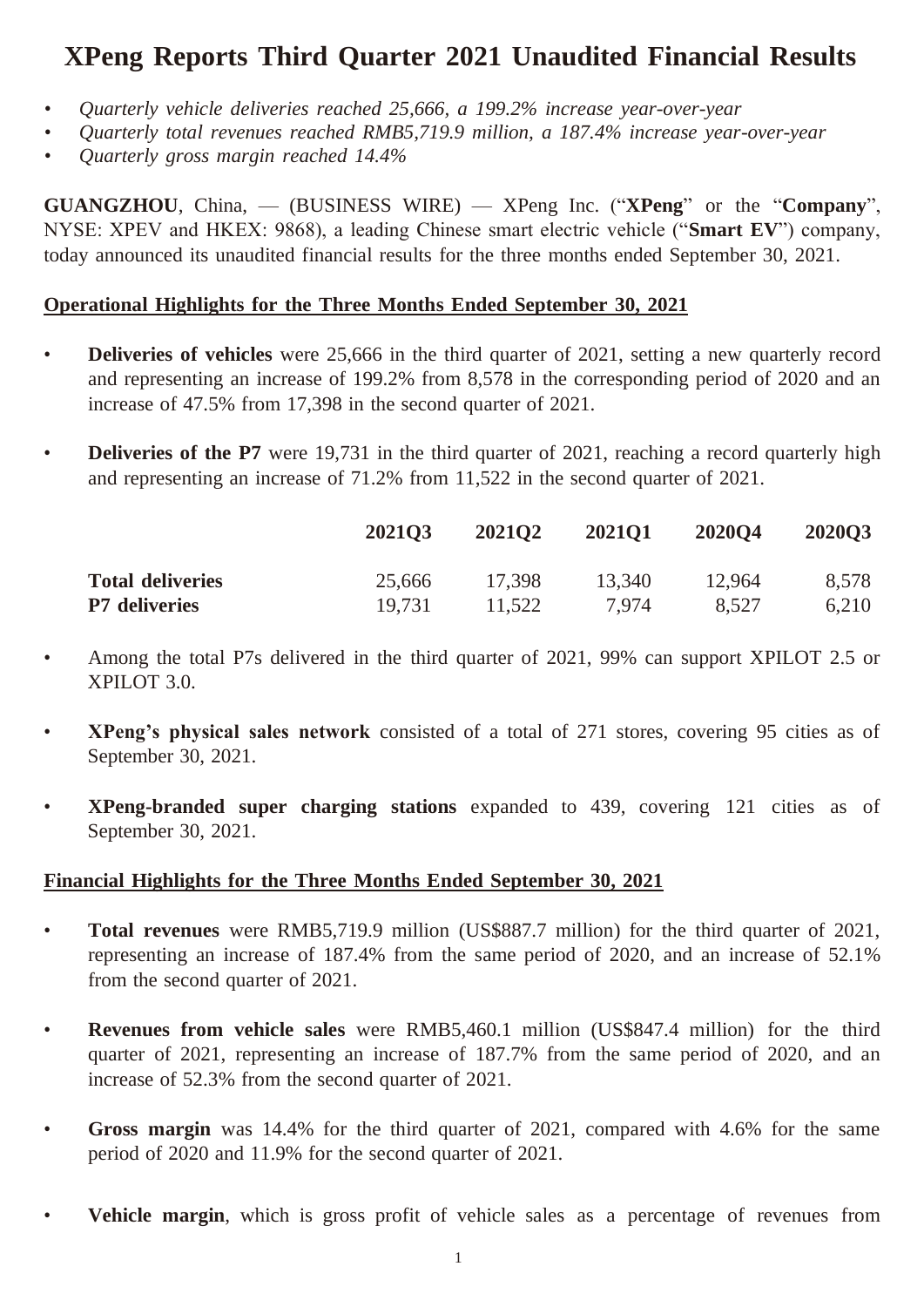vehicle sales, was 13.6% for the third quarter of 2021, compared with 3.2% for the same period of 2020 and 11.0% for the second quarter of 2021.

- **Net loss** was RMB1,594.8 million (US\$247.5 million) for the third quarter of 2021, compared with RMB1,148.8 million for the same period of 2020 and RMB1,194.6 million for the second quarter of 2021. Excluding share-based compensation expenses and fair value change on derivative liabilities related to the redemption right of preferred shares, non-GAAP net loss was RMB1,492.1 million (US\$231.6 million) in the third quarter of 2021, compared with RMB864.9 million for the same period of 2020 and RMB1,096.4 million for the second quarter of 2021.
	- **Net loss attributable to ordinary shareholders of XPeng** was RMB1,594.8 million (US\$247.5 million) for the third quarter of 2021, compared with RMB2,025.8 million for the same period of 2020 and RMB1,194.6 million in the second quarter of 2021. Excluding sharebased compensation expenses, fair value change on derivative liabilities related to the redemption right of preferred shares and accretion on preferred shares to redemption value, non-GAAP net loss attributable to ordinary shareholders of XPeng was RMB1,492.1 million (US\$231.6 million) for the third quarter of 2021, compared with RMB864.9 million for the same period of 2020 and RMB1,096.4 million for the second quarter of 2021.
- **Basic and diluted net loss per American depositary share (ADS)** were both RMB1.89 (US\$0.29) for the third quarter of 2021. Non-GAAP basic and diluted net loss per ADS were both RMB1.77 (US\$0.27) for the third quarter of 2021. Each ADS represents two Class A ordinary shares.
- **Cash and cash equivalents, restricted cash, short-term deposits, short-term investments and long-term deposits** were RMB45,357.9 million (US\$7,039.4 million) as of September 30, 2021, compared with RMB35,342.1 million as of December 31, 2020 and RMB32,871.2 million as of June 30, 2021.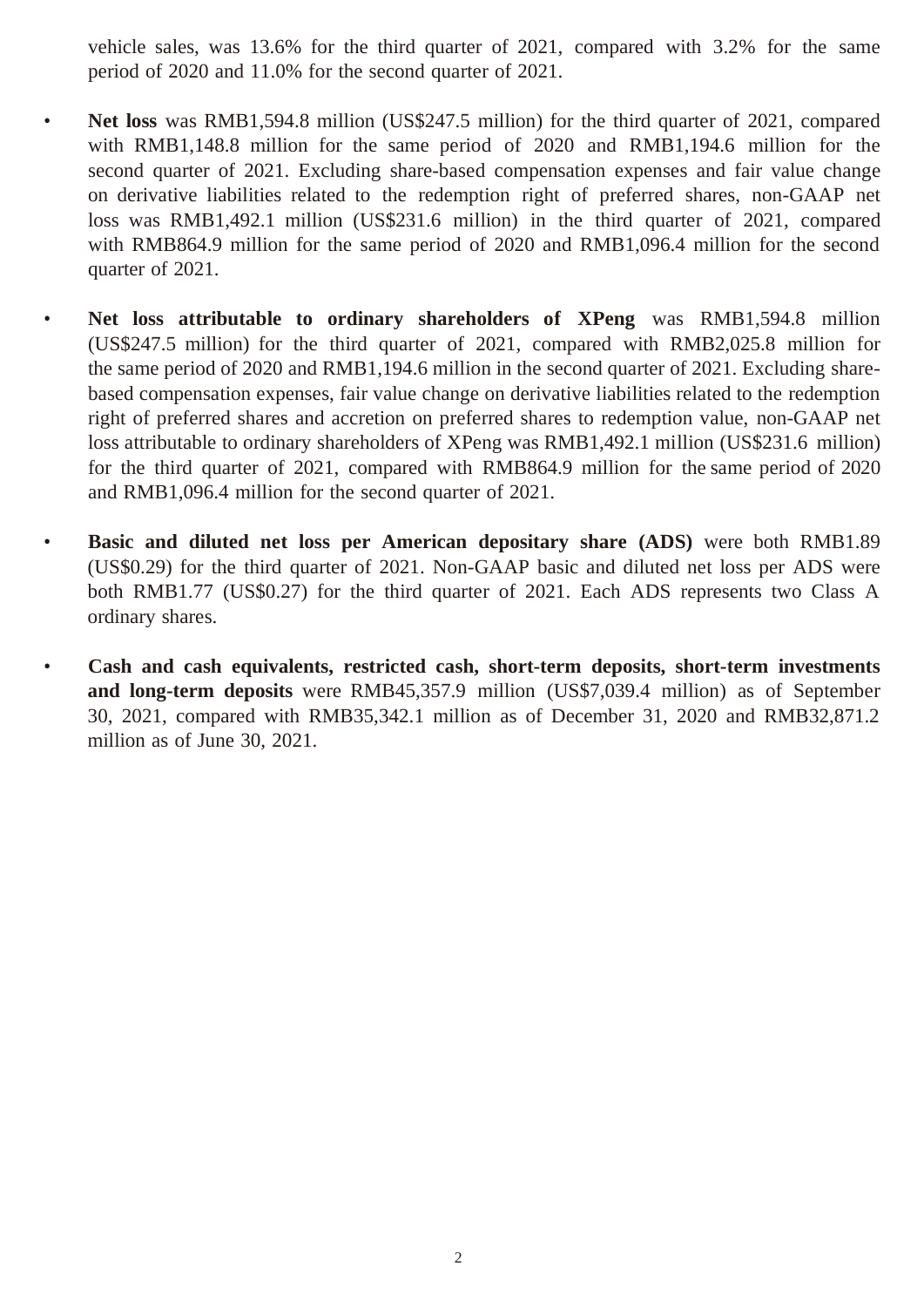# **Key Financial Results**

(in RMB millions, except for per ordinary share data and percentages)

|                                                   | <b>For the Three Months Ended</b> |         |                        | $\%$ Change <sup>1</sup> |       |
|---------------------------------------------------|-----------------------------------|---------|------------------------|--------------------------|-------|
|                                                   | September 30,                     |         | June 30, September 30, |                          |       |
|                                                   | 2020                              | 2021    | 2021                   | YoY                      | QoQ   |
| Vehicle sales                                     | 1,898.0                           | 3,584.4 | 5,460.1                | 187.7%                   | 52.3% |
| Vehicle margin                                    | 3.2%                              | 11.0%   | 13.6%                  | 1,040bp                  | 260bp |
| Total revenues                                    | 1,990.1                           | 3,761.3 | 5,719.9                | 187.4%                   | 52.1% |
| Gross profit                                      | 91.5                              | 448.6   | 820.8                  | 796.7%                   | 83.0% |
| Gross margin                                      | 4.6%                              | 11.9%   | 14.4%                  | 980 <sub>bp</sub>        | 250bp |
| Net loss                                          | 1,148.8                           | 1,194.6 | 1,594.8                | 38.8%                    | 33.5% |
| Non-GAAP net loss                                 | 864.9                             | 1,096.4 | 1,492.1                | 72.5%                    | 36.1% |
| Net loss attributable to<br>ordinary shareholders | 2,025.8                           | 1,194.6 | 1,594.8                | $-21.3%$                 | 33.5% |
| Non-GAAP net loss<br>attributable to ordinary     |                                   |         |                        |                          |       |
| shareholders                                      | 864.9                             | 1,096.4 | 1,492.1                | 72.5%                    | 36.1% |

Except for vehicle margin and gross margin, where absolute changes instead of percentage changes are presented

#### **Management Commentary**

Mr. He Xiaopeng, Chairman and CEO of XPeng, said, "In the third quarter, we continued recordsetting growth with the highest vehicle deliveries among China's startup new energy vehicle automakers. This outperformance testifies to the market's recognition of the differentiated value our vertically integrated in-house developed software and hardware bring to our vehicles."

Mr. He added, "We are committed to advancing the clear roadmap for our full-stack in-house technology and making high-performance smart products accessible to a broader customer base. Our leading technology is further showcased in the upcoming Navigation Guided Pilot ("**NGP**") that expands usage to complex city driving scenarios. The solid progress we've made in the NGP fuels greater confidence in our ability to explore autonomous driving enabled mobility solutions in the future, such as robotaxi technologies."

"Looking forward, XPeng will continue to trailblaze new and disruptive advancements that redefine China's automobile industry, transforming future mobility with technology," Mr. He concluded.

"We achieved strong growth momentum in the third quarter despite the challenges of semiconductor shortage. Our third quarter delivery number approximated 2020's full-year delivery total and our yearto-date deliveries more than doubled last year's full-year delivery count," said Dr. Hongdi Brian Gu, Honorary Vice Chairman and President of XPeng. "Our record-high deliveries drove significant revenue growth of 187.4% year-over-year in the third quarter with further gross margin expansion. We believe our innovative mindset, outstanding full-stack R&D capabilities and a powerful pipeline of products will continue to drive our future success."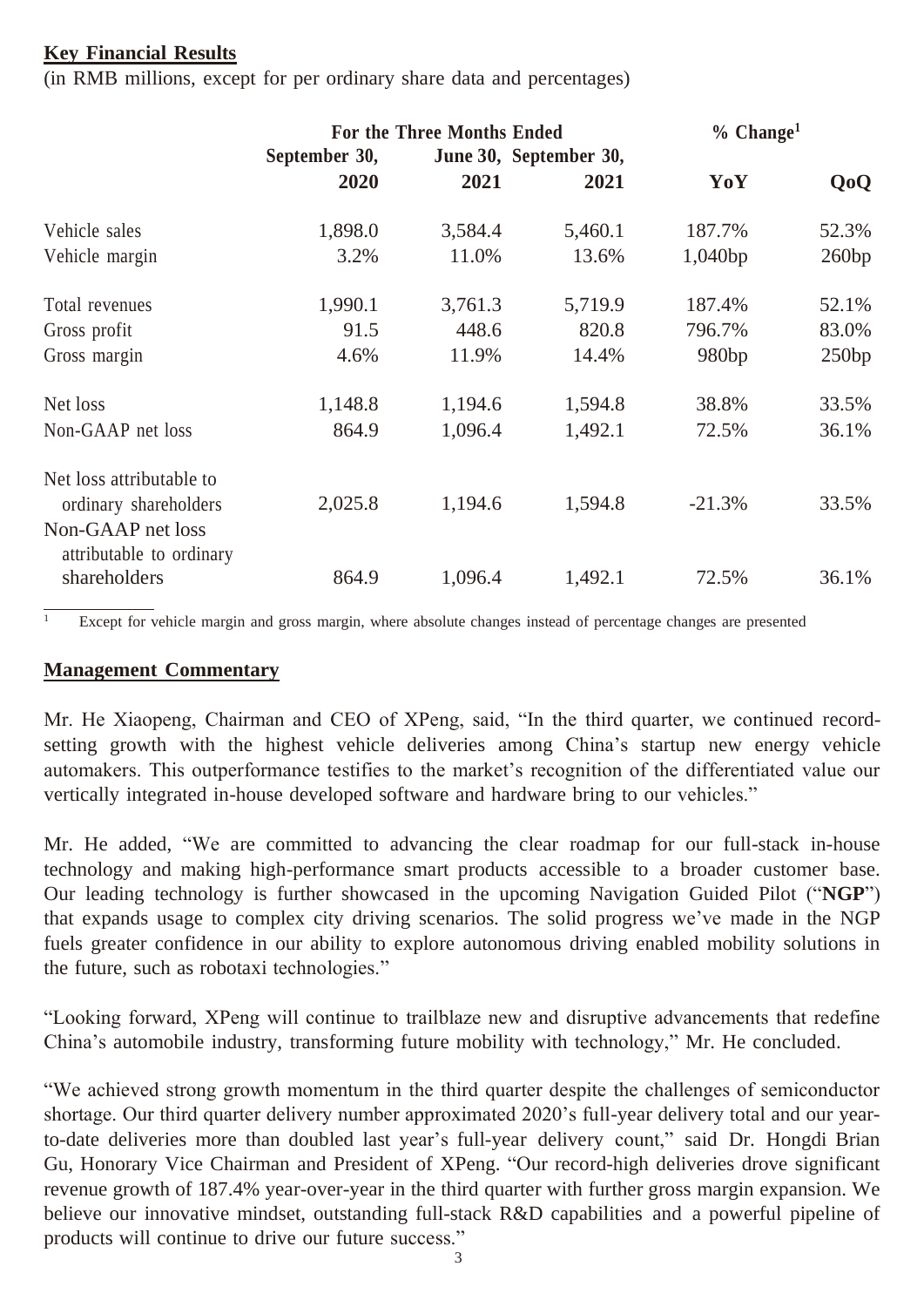# **Recent Developments**

# **Deliveries in October 2021**

Total Smart EV deliveries of XPeng reached 10,138 in October 2021, representing a 233% increase year-over-year. The October deliveries consisted of 6,044 P7 smart sports sedans and 3,657 G3 and G3i smart SUVs. The P5, XPeng's smart family sedan that was officially launched in September 2021, demonstrated strong market appeal with 437 units delivered in October and a solid order backlog. As of October 31, 2021, year-to-date total vehicle deliveries reached 66,542, representing a 289% increase year-over-year. The Company's cumulative deliveries exceeded 100,000 as at the end of October 2021, reflecting its robust business momentum and customer recognition.

## **ESG Performance**

XPeng released its inaugural Environment Social and Governance Report (https://ir.xiaopeng.com/ESG/default.aspx) on October 15, 2021. XPeng received an "AA" rating from MSCI ESG Research, the highest MSCI ESG rating among automobile companies worldwide in 2021 for the second consecutive year.

# **XPeng Tech Day 2021: Technology Unveiled**

On October 24, 2021, XPeng hosted its third annual 1024 Tech Day event where it unveiled a series of breakthrough innovations, including a mass-production 800V high-voltage SiC platform and lightweight 480kW high-voltage supercharging piles.

Additionally, the Company showcased its XPILOT 3.5 driver assistance system featuring industryleading capabilities for urban driving scenarios.

# **The new Smart EV model and 2021 Guangzhou International Automobile Exhibition ("Auto Guangzhou")**

On November 19, 2021, XPeng launched its fourth Smart EV model, the G9, at Auto Guangzhou. The G9 will be the first mass-produced Smart EV that supports XPILOT 4.0. Meanwhile, the G9 will be equipped with an 800V high-voltage SiC platform and XPeng's new proprietary X-EEA 3.0 electronic and electrical architecture that adopts domain controllers, deeply integrating hardware, software and communications architecture to achieve powerful performance and high flexibility in OTA upgrades.

## **Flying Vehicle Announces Series A Funding**

On October 19, 2021, XPeng's urban air mobility affiliate, HT Aero, announced that it entered into a definitive agreement with a consortium of investors to raise over US\$500 million for its Series A funding, which marked the largest single-tranche fundraising to date in Asia's low-altitude flying vehicle sector.

## **Unaudited Financial Results for the Three Months Ended September 30, 2021**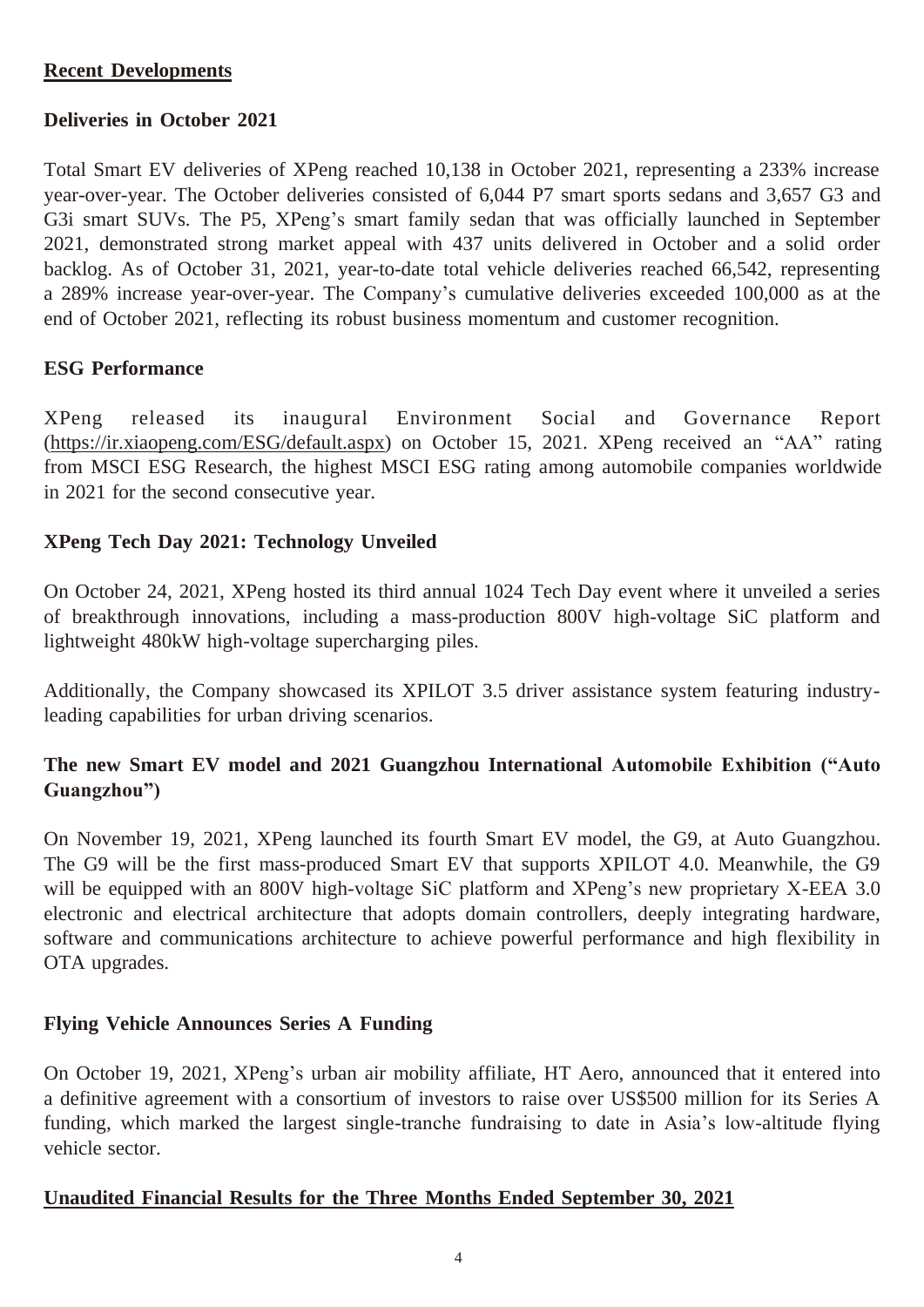**Total revenues** were RMB5,719.9 million (US\$887.7 million) for the third quarter of 2021, representing an increase of 187.4% from RMB1,990.1 million for the same period of 2020 and an increase of 52.1% from RMB3,761.3 million for the second quarter of 2021.

*Revenues from vehicle sales* were RMB5,460.1 million (US\$847.4 million) for the third quarter of 2021, representing an increase of 187.7% from RMB1,898.0 million for the same period of 2020 and an increase of 52.3% from RMB3,584.4 million for the second quarter of 2021. The year-overyear and the quarter-over-quarter increases were mainly attributable to higher vehicle deliveries, especially of the P7, as a result of channel expansion and brand value improvement.

*Revenues from services and others* were RMB259.9 million (US\$40.3 million) for the third quarter of 2021, representing an increase of 182.2% from RMB92.1 million for the same period of 2020 and an increase of 46.9% from RMB176.9 million for the second quarter of 2021. The year-overyear and the quarter-over-quarter increases were mainly attributed to more income from service, parts and accessory sales in line with higher accumulated vehicle sales.

**Cost of sales** was RMB4,899.1 million (US\$760.3 million) for the third quarter of 2021, representing an increase of 158.0% from RMB1,898.6 million for the same period of 2020 and an increase of 47.9% from RMB3,312.7 million for the second quarter of 2021. The year-over-year and the quarter-over-quarter increases were mainly due to the increase of vehicle deliveries as described above.

**Gross margin** was 14.4% for the third quarter of 2021, compared with 4.6% and 11.9% for the third quarter of 2020 and the second quarter of 2021, respectively.

**Vehicle margin** was 13.6% for the third quarter of 2021, compared with 3.2% for the same period of 2020 and 11.0% for the second quarter of 2021. The improvement was primarily attributable to better product mix and manufacturing efficiency driven by economies of scale.

**Research and development expenses** were RMB1,264.2 million (US\$196.2 million) for the third quarter of 2021, representing an increase of 99.0% from RMB635.4 million for the same period of 2020 and an increase of 46.4% from RMB863.5 million for the second quarter of 2021. The year- overyear and the quarter-over-quarter increases were mainly due to (i) the increase in employee compensation as a result of expanded research and development staff, and (ii) higher expenses relating to the development of our new models, namely the G9 and the P5, and related software technologies to support future growth.

**Selling, general and administrative expenses** were RMB1,538.4 million (US\$238.8 million) for the third quarter of 2021, representing an increase of 27.8% from RMB1,203.8 million for the same period of 2020 and an increase of 49.3% from RMB1,030.8 million for the second quarter of 2021. The year-over-year and the quarter-over-quarter increases were mainly due to (i) higher marketing, promotional and advertising expenses to support vehicle sales, and (ii) the expansion of our sales network and associated personnel cost, and commission for franchised store sales.

**Other income** was RMB179.2 million (US\$27.8 million) for the third quarter of 2021. The Company received higher government subsidies of approximately RMB312.1 million, offset partially by relocation and disposal cost of approximately RMB132.9 million related to Haima Plant.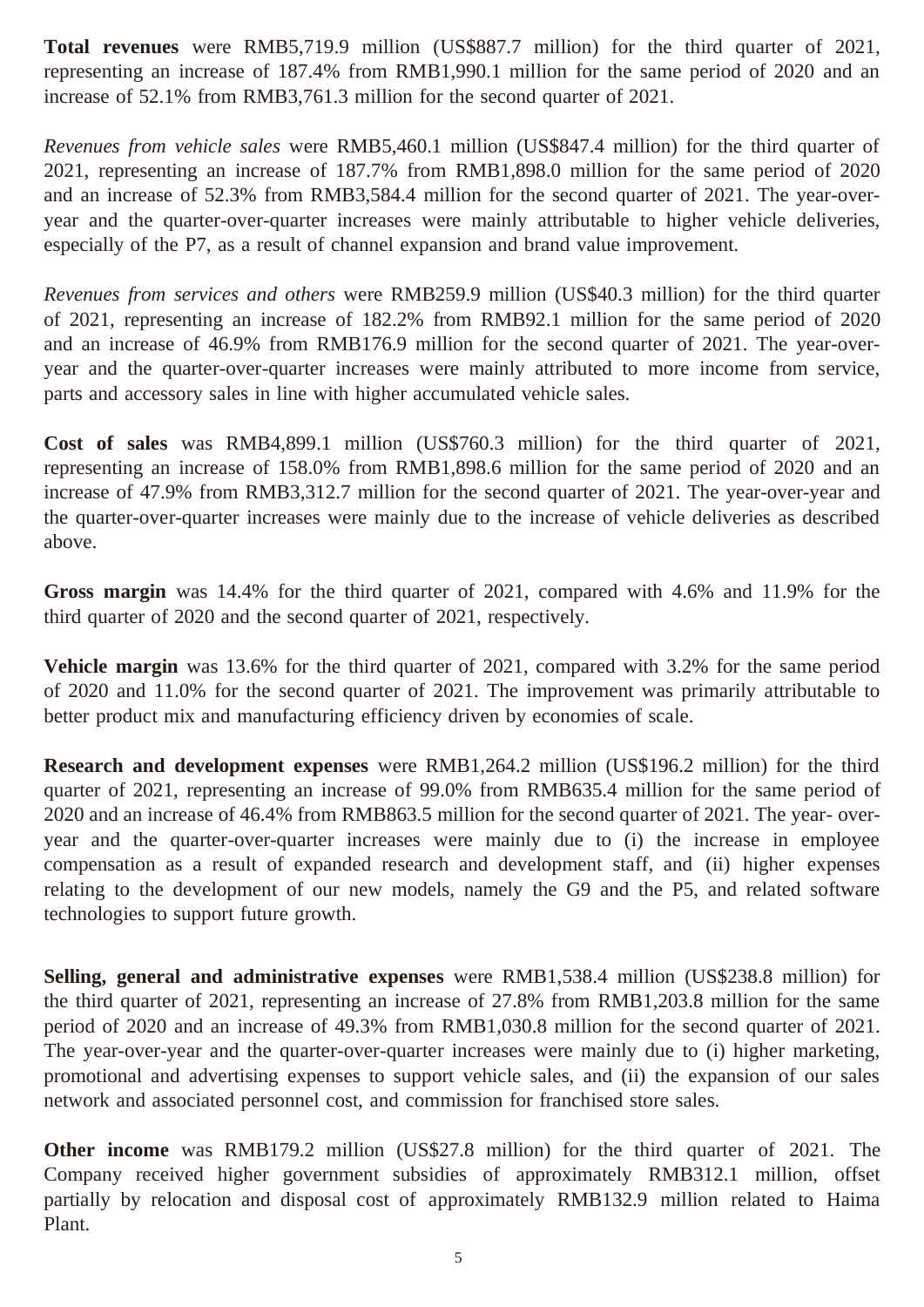**Loss from operations** was RMB1,802.6 million (US\$279.8 million) for the third quarter of 2021, compared with RMB1,744.2 million for the same period of 2020 and RMB1,443.2 million for the second quarter of 2021. The higher year-over-year and quarter-over-quarter losses were mainly attributable to higher operating expenses as described above.

**Non-GAAP loss from operations**, which excludes share-based compensation expenses, was RMB1,700.0 million (US\$263.8 million) for the third quarter of 2021, compared with RMB822.6 million for the same period of 2020 and RMB1,345.0 million for the second quarter of 2021.

**Net loss** was RMB1,594.8 million (US\$247.5 million) for the third quarter of 2021, compared with RMB1,148.8 million for the same period of 2020 and RMB1,194.6 million for the second quarter of 2021.

**Non-GAAP net loss**, which excludes share-based compensation expenses and fair value change on derivative liabilities related to the redemption right of preferred shares, was RMB1,492.1 million (US\$231.6 million) for the third quarter of 2021, compared with RMB864.9 million for the same period of 2020 and RMB1,096.4 million for the second quarter of 2021.

**Net loss attributable to ordinary shareholders of XPeng** was RMB1,594.8 million (US\$247.5 million) for the third quarter of 2021, compared with RMB2,025.8 million for the same period of 2020 and RMB1,194.6 million for the second quarter of 2021.

**Non-GAAP net loss attributable to ordinary shareholders of XPeng**, which excludes sharebased compensation expenses, fair value change on derivative liabilities related to the redemption right of preferred shares and accretion on preferred shares to redemption value, was RMB1,492.1 million (US\$231.6 million) for the third quarter of 2021, compared with RMB864.9 million for the same period of 2020 and RMB1,096.4 million for the second quarter of 2021.

**Basic and diluted net loss per ADS** were both RMB1.89 (US\$0.29) for the third quarter of 2021, compared with RMB5.07 for the third quarter of 2020 and RMB1.50 for the second quarter of 2021.

**Non-GAAP basic and diluted net loss per ADS** were both RMB1.77 (US\$0.27) for the third quarter of 2021, compared with RMB2.16 for the third quarter of 2020 and RMB1.38 for the second quarter of 2021.

## **Balance Sheets**

As of September 30, 2021, the Company had cash and cash equivalents, restricted cash, short-term deposits, short-term investments and long-term deposits of RMB45,357.9 million (US\$7,039.4 million), compared with RMB35,342.1 million as of December 31, 2020 and RMB32,871.2 million as of June 30, 2021.

## **Business Outlook**

For the fourth quarter of 2021, the Company expects:

• **Deliveries of vehicles** to be between 34,500 and 36,500, representing a year-over-year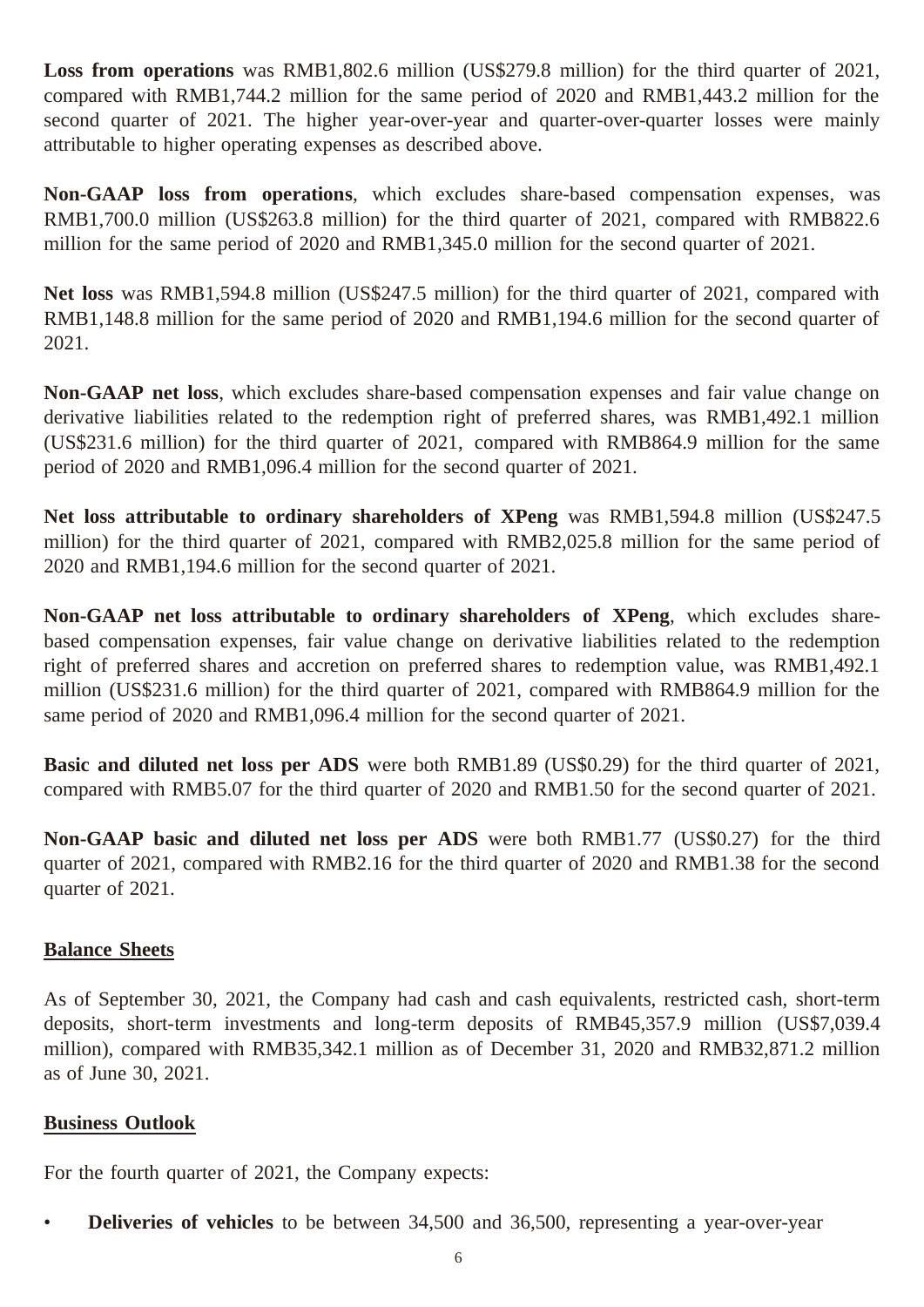increase of approximately 166.1% to 181.5%.

• **Total revenues** to be between RMB7.1 billion and RMB7.5 billion, representing a year-overyear increase of approximately 149.0% to 163.0%.

The above outlook is based on the current market conditions and reflects the Company's preliminary estimates of market and operating conditions, and customer demand, which are all subject to change.

### **Conference Call**

The Company's management will host an earnings conference call at 8:00 AM U.S. Eastern Time on November 23, 2021 (9:00 PM Beijing/Hong Kong time on November 23, 2021).

Dial-in details for the earnings conference call are as follows:

| <b>United States:</b> | $+1-833-654-9168$    |
|-----------------------|----------------------|
| United Kingdom        | $+44-208-602-0818$   |
| International:        | $+1-209-313-0576$    |
| Hong Kong, China:     | $+852 - 5808 - 6567$ |
| China Mainland:       | 400-682-8629         |
| Conference ID:        | 2381058              |

Participants please dial-in at least 5 minutes before the scheduled start time to be connected to the call.

Additionally, a live and archived webcast of the conference call will be available on the Company's investor relations website at [http://ir.xiaopeng.com.](http://ir.xiaopeng.com/)

A replay of the conference call will be accessible approximately two hours after the conclusion of the call until December 3, 2021, by dialing the following telephone numbers:

| <b>United States:</b>       | $+1-855-859-2056$       |
|-----------------------------|-------------------------|
| International:              | $+1 - 404 - 537 - 3406$ |
| Replay Access Code: 2381058 |                         |

## **About XPeng**

XPeng is a leading Chinese Smart EV company that designs, develops, manufactures, and markets Smart EVs that appeal to the large and growing base of technology-savvy middle-class consumers in China. Its mission is to drive Smart EV transformation with technology and data, shaping the mobility experience of the future. In order to optimize its customers' mobility experience, XPeng develops in-house its full-stack advanced driver-assistance system technology and in-car intelligent operating system, as well as core vehicle systems including powertrain and the electrification/ electronic architecture. XPeng is headquartered in Guangzhou, China, with main offices in Beijing, Shanghai, Silicon Valley, San Diego and Amsterdam. The Company's Smart EVs are mainly manufactured at its plant in Zhaoqing, Guangdong province. For more information, please visit https://en.xiaopeng.com.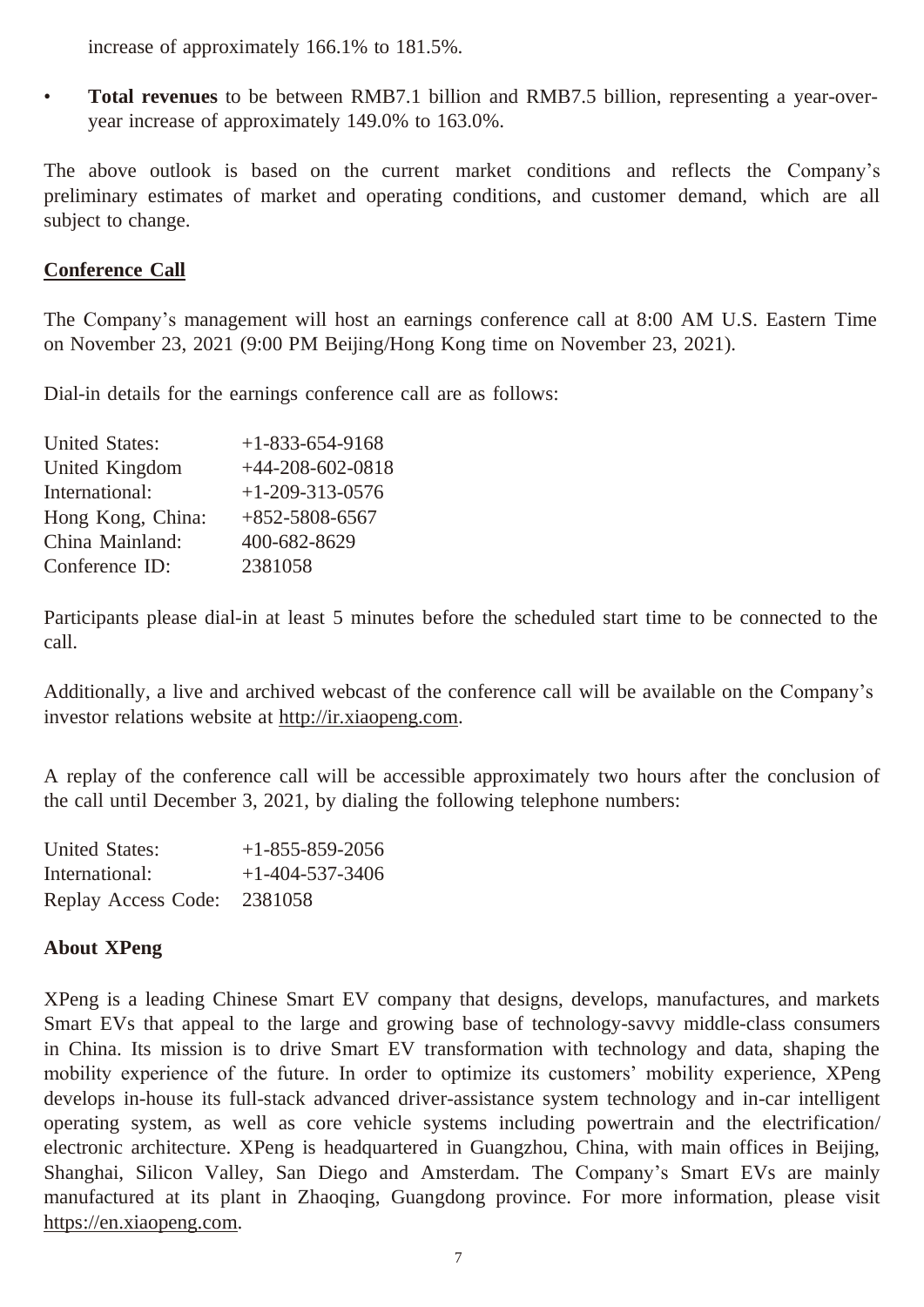#### **Use of Non-GAAP Financial Measures**

The Company uses non-GAAP measures, such as non-GAAP loss from operations, non-GAAP net loss, non-GAAP net loss attributable to ordinary shareholders, non-GAAP basic loss per weighted average number of ordinary shares and non-GAAP basic loss per ADS, in evaluating its operating results and for financial and operational decision-making purposes. By excluding the impact of share-based compensation expenses, fair value change on derivative liabilities related to the redemption right of preferred shares and/or accretion on preferred shares to redemption value, the Company believes that the non-GAAP financial measures help identify underlying trends in its business and enhance the overall understanding of the Company's past performance and future prospects. The Company also believes that the non-GAAP financial measures allow for greater visibility with respect to key metrics used by the Company's management in its financial and operational decision-making. The non-GAAP financial measures are not presented in accordance with U.S. GAAP and may be different from non-GAAP methods of accounting and reporting used by other companies. The non-GAAP financial measures have limitations as analytical tools and when assessing the Company's operating performance, investors should not consider them in isolation, or as a substitute for net loss or other consolidated statements of comprehensive loss data prepared in accordance with U.S. GAAP. The Company encourages investors and others to review its financial information in its entirety and not rely on a single financial measure. The Company mitigates these limitations by reconciling the non-GAAP financial measures to the most comparable U.S. GAAP performance measures, all of which should be considered when evaluating the Company's performance.

For more information on the non-GAAP financial measures, please see the table captioned "Unaudited Reconciliations of GAAP and non-GAAP Results" set forth in this announcement.

#### **Exchange Rate Information**

This announcement contains translations of certain RMB amounts into U.S. dollars at a specified rate solely for the convenience of the reader. Unless otherwise noted, all translations from RMB to U.S. dollars and from U.S. dollars to RMB are made at a rate of RMB6.4434 to US\$1.00, the exchange rate on September 30, 2021 set forth in the H.10 statistical release of the Federal Reserve Board. The Company makes no representation that the RMB or U.S. dollars amounts referred could be converted into U.S. dollars or RMB, as the case may be, at any particular rate or at all.

#### **Safe Harbor Statement**

This announcement contains forward-looking statements. These statements are made under the "safe harbor" provisions of the United States Private Securities Litigation Reform Act of 1995. These forward-looking statements can be identified by terminology such as "will," "expects," "anticipates," "future," "intends," "plans," "believes," "estimates" and similar statements. Statements that are not historical facts, including statements about XPeng's beliefs and expectations, are forward-looking statements. Forward-looking statements involve inherent risks and uncertainties. A number of factors could cause actual results to differ materially from those contained in any forward-looking statement, including but not limited to the following: XPeng's goal and strategies; XPeng's expansion plans; XPeng's future business development, financial condition and results of operations; the trends in, and size of, China's EV market; XPeng's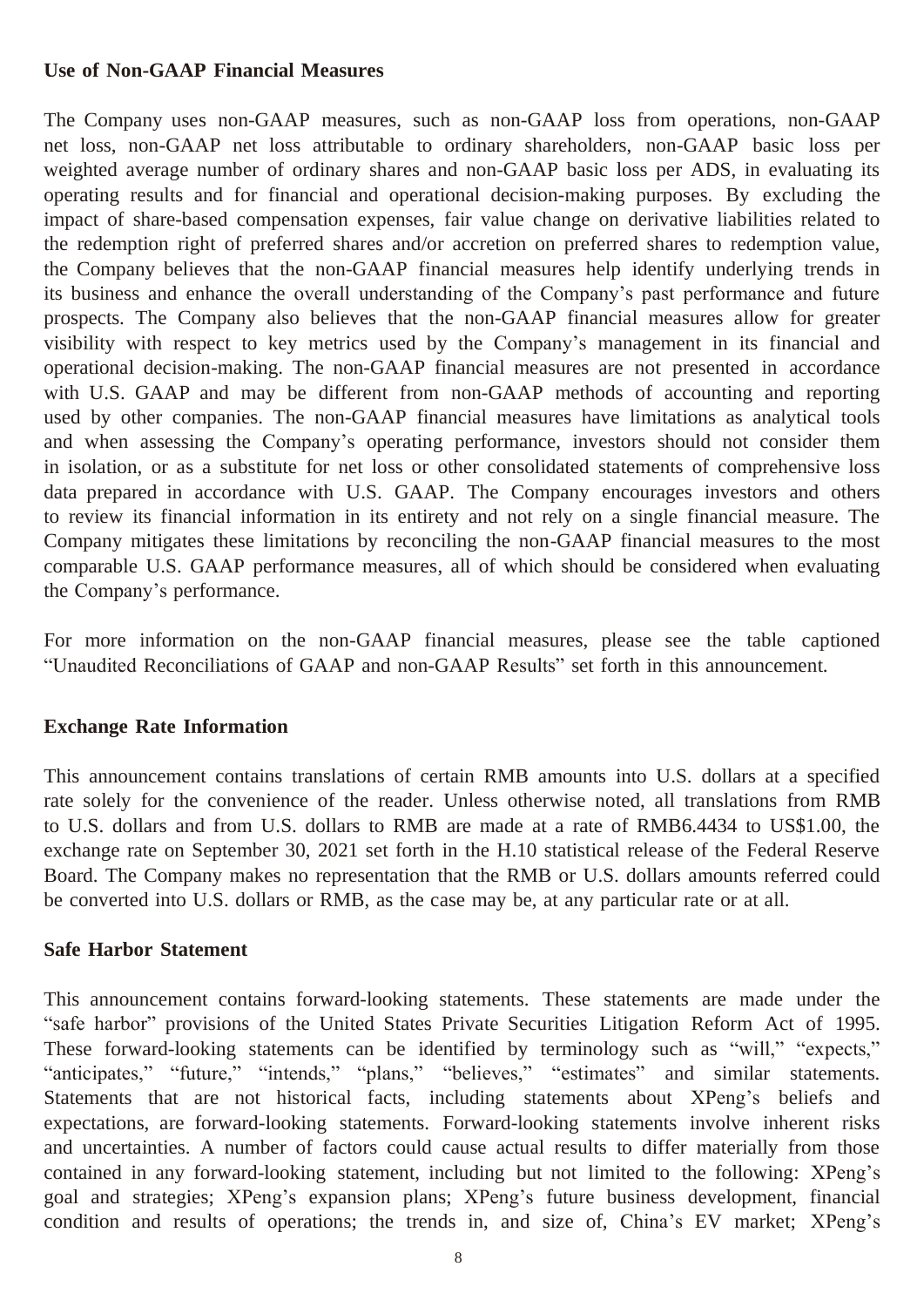expectations regarding demand for, and market acceptance of, its products and services; XPeng's expectations regarding its relationships with customers, contract manufacturer, suppliers, thirdparty service providers, strategic partners and other stakeholders; general economic and business conditions; and assumptions underlying or related to any of the foregoing. Further information regarding these and other risks is included in XPeng's filings with the United States Securities and Exchange Commission. All information provided in this announcement is as of the date of this announcement, and XPeng does not undertake any obligation to update any forward-looking statement, except as required under applicable law.

### **Contacts:**

**For Investor Enquiries** IR Department XPeng Inc. E-mail: [ir@xiaopeng.com](mailto:ir@xiaopeng.com)

Jenny Cai The Piacente Group Tel: +1-212-481-2050 or +86-10-6508-0677 E-mail: [xpeng@tpg-ir.com](mailto:xpeng@tpg-ir.com)

#### **For Media Enquiries**

Marie Cheung XPeng Inc. Tel: +852-9750-5170/+86-1550-7577-546 E-mail: [mariecheung@xiaopeng.com](mailto:mariecheung@xiaopeng.com)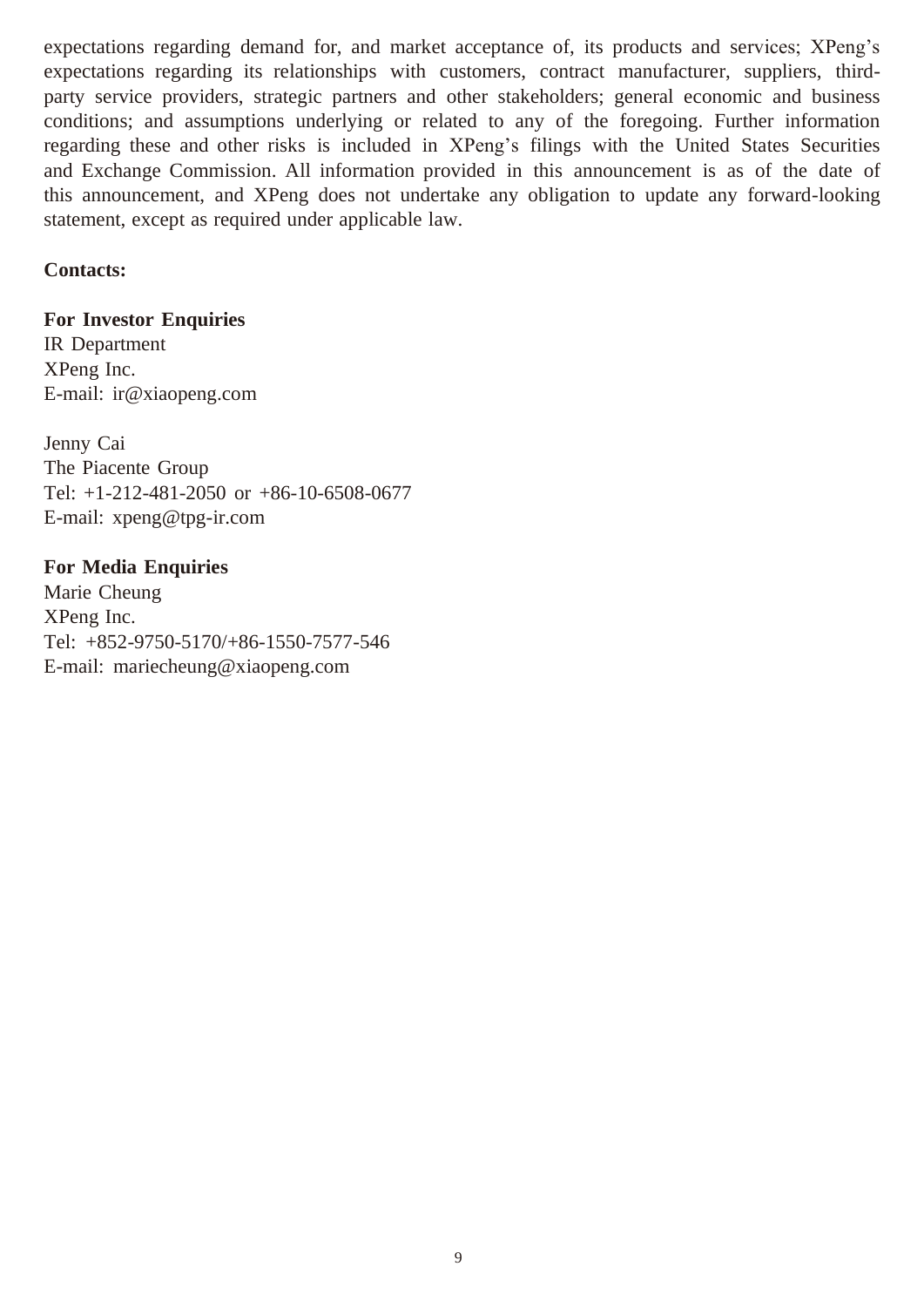# **UNAUDITED CONDENSED CONSOLIDATED BALANCE SHEETS**

|                                      | 31 December, | As of<br>30 September, |             |  |
|--------------------------------------|--------------|------------------------|-------------|--|
|                                      | 2020         | 2021                   | 2021        |  |
|                                      | (audited)    | (unaudited)            | (unaudited) |  |
|                                      | <b>RMB</b>   | <b>RMB</b>             | <b>USD</b>  |  |
| <b>Assets</b>                        |              |                        |             |  |
| Current assets                       |              |                        |             |  |
| Cash and cash equivalents            | 29,209,388   | 15,393,548             | 2,389,041   |  |
| Restricted cash                      | 2,332,145    | 829,652                | 128,760     |  |
| Short-term deposits                  | 979,897      | 23, 201, 524           | 3,600,820   |  |
| Short-term investments               | 2,820,711    | 3,393,298              | 526,632     |  |
| Derivative assets-current            | 105,183      | 5,037                  | 782         |  |
| Accounts receivable, net             | 1,128,892    | 2,072,972              | 321,720     |  |
| Current portion of finance lease     |              |                        |             |  |
| receivables, net                     | 156,069      | 573,879                | 89,065      |  |
| Inventory                            | 1,343,025    | 2,306,979              | 358,038     |  |
| Amounts due from related parties     | 682          | 22,456                 | 3,485       |  |
| Prepayments and other current assets | 1,603,286    | 2,467,881              | 383,005     |  |
| <b>Total current assets</b>          | 39,679,278   | 50,267,226             | 7,801,348   |  |
| Non-current assets                   |              |                        |             |  |
| Property, plant and equipment, net   | 3,081,502    | 4,551,409              | 706,368     |  |
| Right-of-use assets                  | 461,184      | 1,250,949              | 194,144     |  |
| Intangible assets, net               | 607,781      | 856,911                | 132,991     |  |
| Land use rights, net                 | 249,934      | 598,578                | 92,898      |  |
| Finance lease receivables, net       | 397,467      | 1,333,751              | 206,995     |  |
| Long-term deposits                   |              | 2,539,886              | 394,184     |  |
| Other non-current assets             | 228,633      | 152,444                | 23,659      |  |
| Long-term investments                | 1,000        | 44,830                 | 6,958       |  |
| <b>Total non-current assets</b>      | 5,027,501    | 11,328,758             | 1,758,197   |  |
| <b>Total assets</b>                  | 44,706,779   | 61,595,984             | 9,559,545   |  |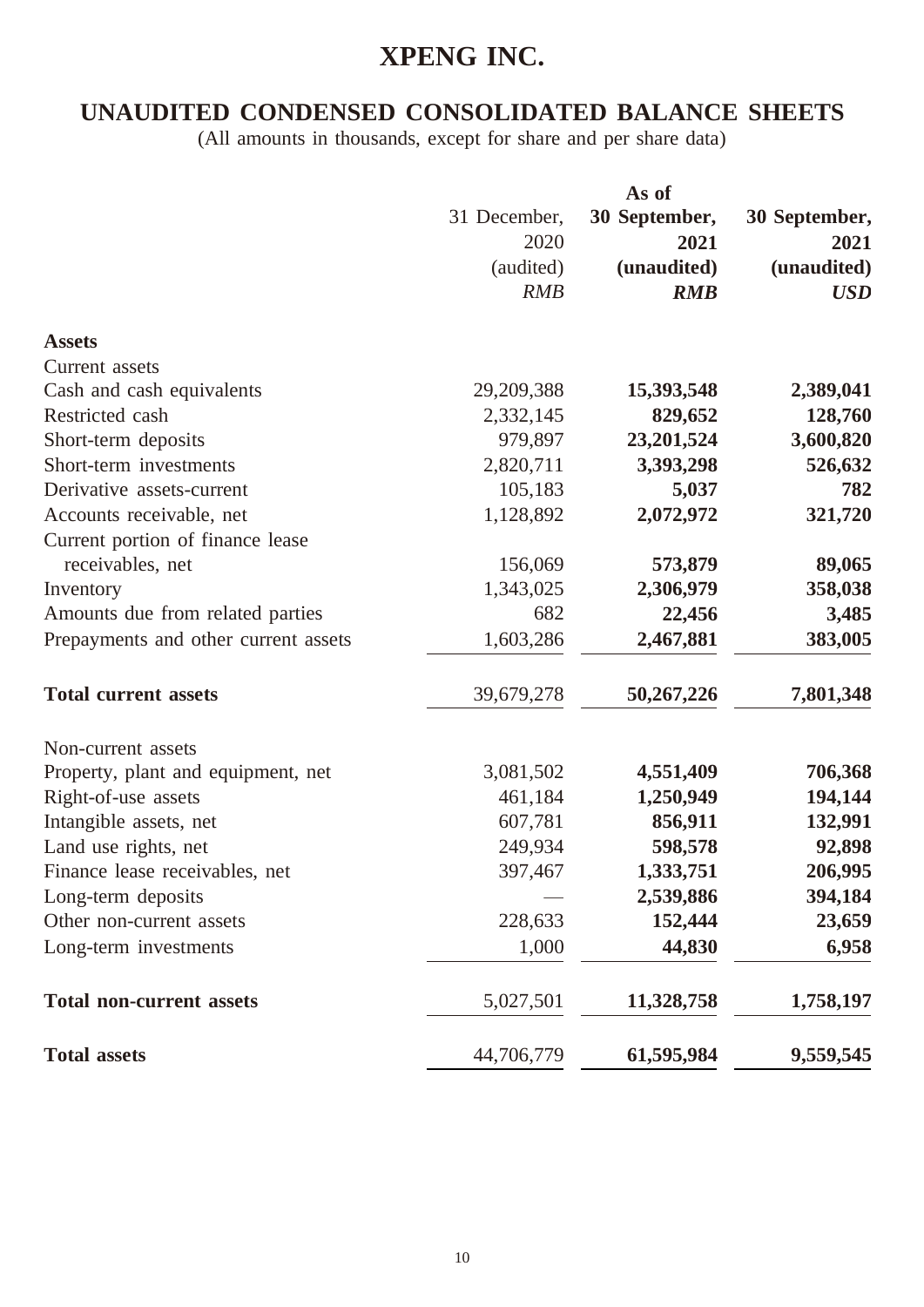# **UNAUDITED CONDENSED CONSOLIDATED BALANCE SHEETS (CONTINUED)**

|                                                                 | 31 December,   | 30 September, | 30 September, |
|-----------------------------------------------------------------|----------------|---------------|---------------|
|                                                                 | 2020           | 2021          | 2021          |
|                                                                 | (audited)      | (unaudited)   | (unaudited)   |
|                                                                 | RMB            | <b>RMB</b>    | <b>USD</b>    |
| <b>Liabilities</b>                                              |                |               |               |
| <b>Current liabilities</b>                                      |                |               |               |
| Short-term borrowings                                           | 127,900        | 57,000        | 8,846         |
| Accounts and notes payable                                      | 5,111,745      | 8,840,669     | 1,372,050     |
| Amount due to a related party                                   | 12,062         | 19,371        | 3,006         |
| Current portion of lease liabilities                            | 119,565        | 328,604       | 50,999        |
| Current portion of deferred revenue                             | 163,617        | 223,473       | 34,682        |
| Current portion of long-term borrowings                         | 45,000         |               |               |
| Accruals and other liabilities                                  | 2,256,165      | 3,516,042     | 545,681       |
| Income taxes payable                                            | 1,209          |               |               |
| <b>Total current liabilities</b>                                | 7,837,263      | 12,985,159    | 2,015,264     |
|                                                                 |                |               |               |
| Non-current liabilities                                         |                |               |               |
| Long-term borrowings                                            | 1,645,000      | 1,323,656     | 205,428       |
| Lease liabilities — non current                                 | 352,501        | 922,528       | 143,174       |
| Deferred revenue                                                | 144,767        | 383,089       | 59,454        |
| Other non-current liabilities                                   | 297,439        | 2,067,996     | 320,948       |
| <b>Total non-current liabilities</b>                            | 2,439,707      | 4,697,269     | 729,004       |
| <b>Total liabilities</b>                                        | 10,276,970     | 17,682,428    | 2,744,268     |
| <b>Shareholder's equity</b>                                     |                |               |               |
| Class A Ordinary shares                                         | 63             | 87            | 14            |
| Class B Ordinary shares                                         | 26             | 25            | 4             |
| Class C Ordinary shares                                         | 12             |               |               |
| Additional paid in capital                                      | 46,482,512     | 59,891,688    | 9,295,044     |
| Accumulated other comprehensive loss                            | (730, 381)     | (1,079,890)   | (167, 596)    |
| Accumulated deficit                                             | (11, 322, 423) | (14,898,354)  | (2,312,189)   |
|                                                                 |                |               |               |
| Total shareholders' equity                                      | 34,429,809     | 43,913,556    | 6,815,277     |
| Noncontrolling interests                                        |                |               |               |
| Total shareholders' equity                                      | 34,429,809     | 43,913,556    | 6,815,277     |
|                                                                 |                |               |               |
| Total liabilities, mezzanine equity and<br>shareholders' equity | 44,706,779     | 61,595,984    | 9,559,545     |
|                                                                 |                |               |               |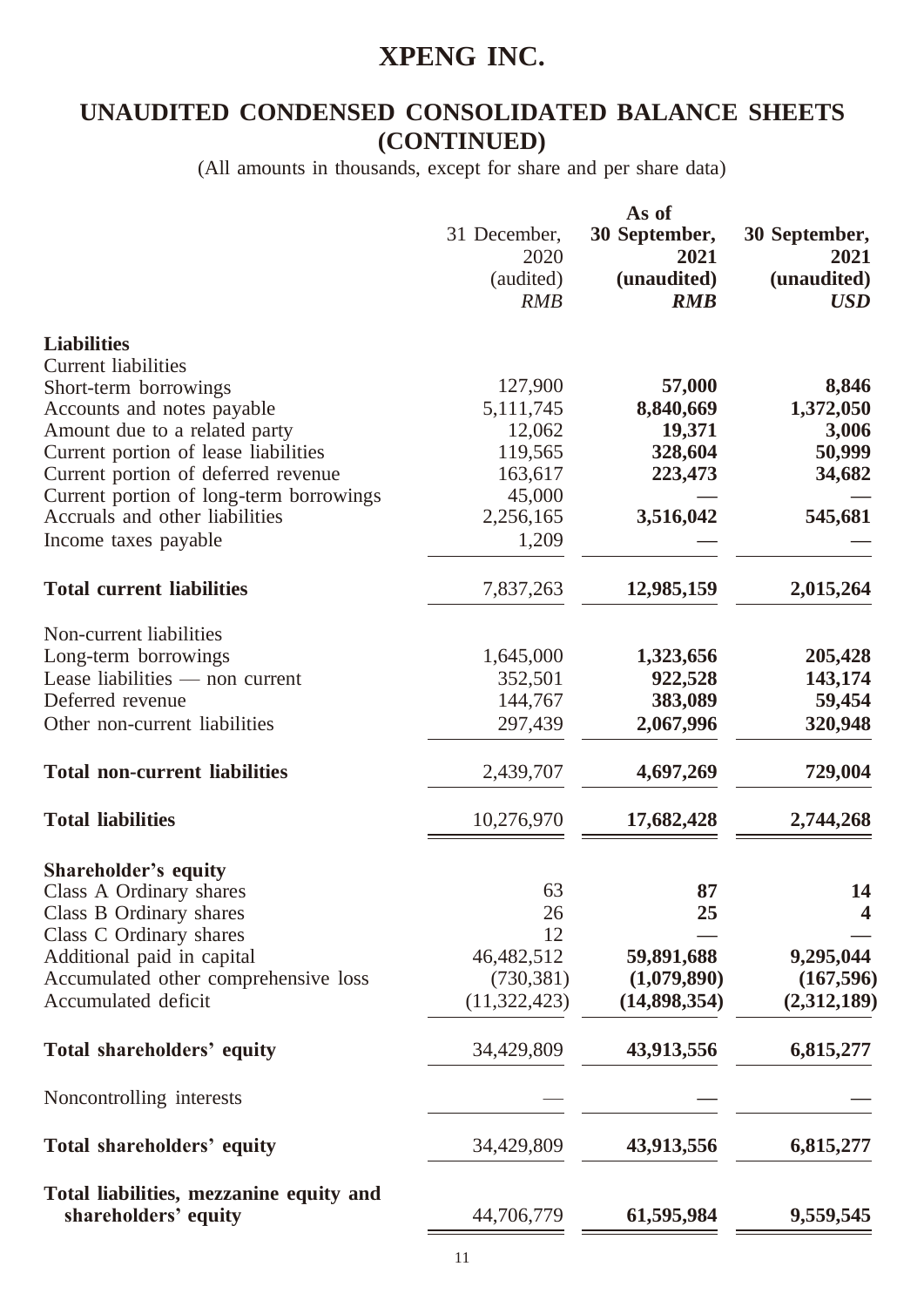# **UNAUDITED CONDENSED CONSOLIDATED STATEMENTS OF COMPREHENSIVE INCOME/(LOSS)**

|                                     | <b>Three Months Ended</b> |             |                                      |             |
|-------------------------------------|---------------------------|-------------|--------------------------------------|-------------|
|                                     | September 30,             |             | June 30, September 30, September 30, |             |
|                                     | 2020                      | 2021        | 2021                                 | 2021        |
|                                     | (unaudited)               | (unaudited) | (unaudited)                          | (unaudited) |
|                                     | RMB                       | <b>RMB</b>  | <b>RMB</b>                           | <b>USD</b>  |
| <b>Revenues</b>                     |                           |             |                                      |             |
| - Vehicle sales                     | 1,898,041                 | 3,584,364   | 5,460,063                            | 847,388     |
| - Services and others               | 92,078                    | 176,915     | 259,855                              | 40,329      |
| <b>Total revenues</b>               | 1,990,119                 | 3,761,279   | 5,719,918                            | 887,717     |
| <b>Cost of sales</b>                |                           |             |                                      |             |
| - Vehicle sales                     | (1,836,756)               | (3,191,489) | (4,718,809)                          | (732, 348)  |
| - Services and others               | (61, 822)                 | (121,210)   | (180, 285)                           | (27,980)    |
| <b>Total cost of sales</b>          | (1,898,578)               | (3,312,699) | (4,899,094)                          | (760, 328)  |
| <b>Gross profit</b>                 | 91,541                    | 448,580     | 820,824                              | 127,389     |
| <b>Operating expenses</b>           |                           |             |                                      |             |
| Research and development            |                           |             |                                      |             |
| expenses                            | (635, 373)                | (863,524)   | (1,264,240)                          | (196,207)   |
| Selling, general and administrative |                           |             |                                      |             |
| expenses                            | (1,203,792)               | (1,030,767) | (1,538,420)                          | (238,759)   |
| <b>Total operating expenses</b>     | (1,839,165)               | (1,894,291) | (2,802,660)                          | (434,966)   |
| Other income                        | 3,440                     | 2,546       | 179,196                              | 27,811      |
| <b>Loss from operations</b>         | (1,744,184)               | (1,443,165) | (1,802,640)                          | (279,766)   |
| Interest income                     | 23,216                    | 150,029     | 193,888                              | 30,091      |
| Interest expense                    | (3,926)                   | (24,006)    | (16, 347)                            | (2,537)     |
| Fair value gain on derivative       |                           |             |                                      |             |
| liabilities                         | 620,209                   | 77,790      | 30,190                               | 4,685       |
| Other non-operating (loss)/income,  |                           |             |                                      |             |
| net                                 | (44,070)                  | 44,783      | 411                                  | 64          |
| Loss before income taxes            | (1,148,755)               | (1,194,569) | (1,594,498)                          | (247, 463)  |
| Income tax expenses                 | (6)                       |             | (303)                                | (47)        |
| <b>Net loss</b>                     | (1,148,761)               | (1,194,569) | (1,594,801)                          | (247,510)   |
| Accretion on Preferred Shares to    |                           |             |                                      |             |
| redemption value                    | (877,007)                 |             |                                      |             |
| Net loss attributable to ordinary   |                           |             |                                      |             |
| shareholders of XPeng Inc.          | (2,025,768)               | (1,194,569) | (1,594,801)                          | (247,510)   |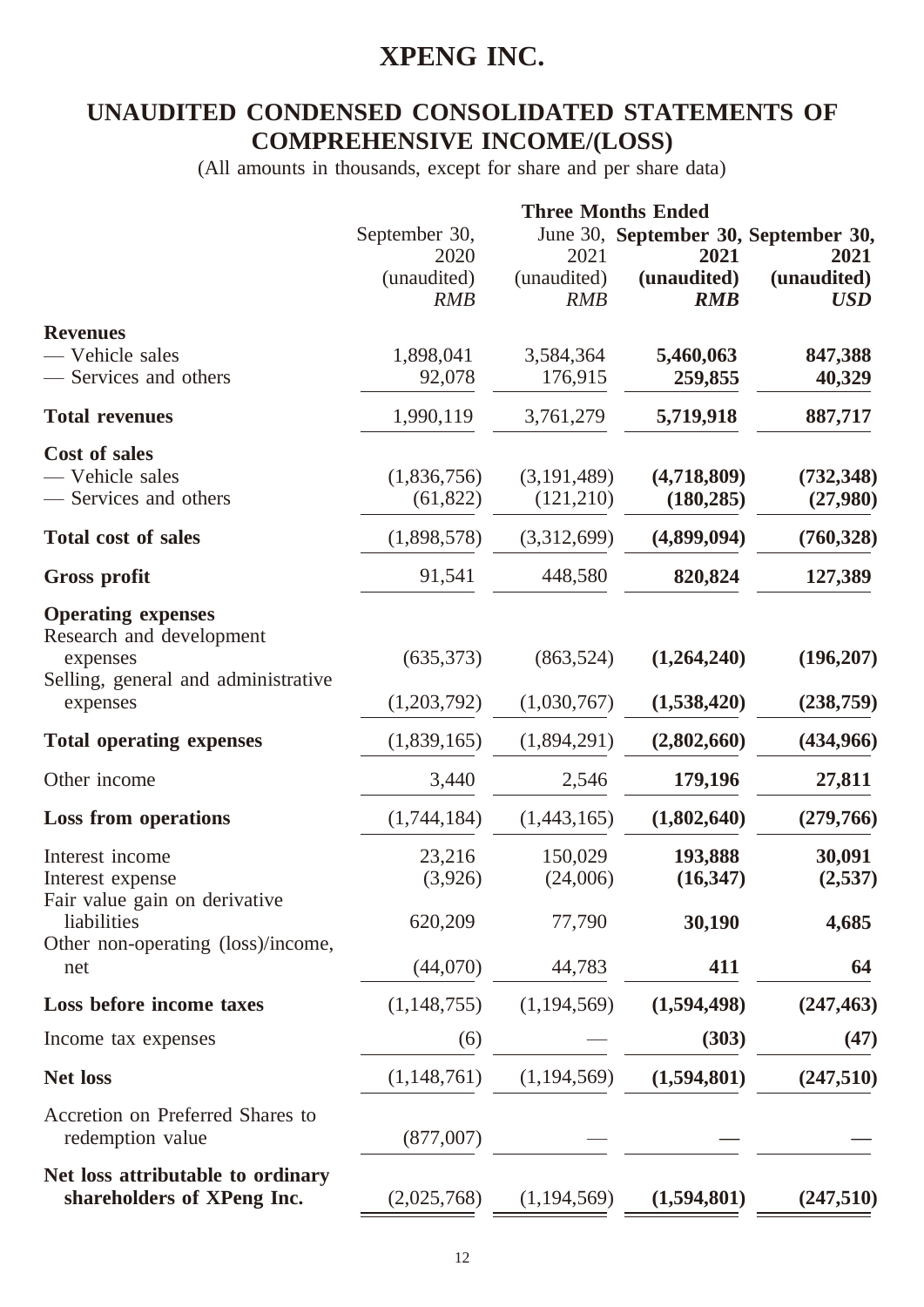# **UNAUDITED CONDENSED CONSOLIDATED STATEMENTS OF COMPREHENSIVE INCOME/(LOSS) (CONTINUED)**

|                                                                                                            | <b>Three Months Ended</b>                   |                             |                                                                           |                                   |
|------------------------------------------------------------------------------------------------------------|---------------------------------------------|-----------------------------|---------------------------------------------------------------------------|-----------------------------------|
|                                                                                                            | September 30,<br>2020<br>(unaudited)<br>RMB | 2021<br>(unaudited)<br>RMB  | June 30, September 30, September 30,<br>2021<br>(unaudited)<br><b>RMB</b> | 2021<br>(unaudited)<br><b>USD</b> |
| <b>Net loss</b><br>Other comprehensive loss<br>Foreign currency translation                                | (1,148,761)                                 | (1,194,569)                 | (1,594,801)                                                               | (247,510)                         |
| adjustment, net of nil tax<br><b>Total comprehensive loss</b>                                              | (143,220)<br>(1,291,981)                    | (424, 123)<br>(1,618,692)   | (26, 478)<br>(1,621,279)                                                  | (4,109)<br>(251, 619)             |
| Accretion on Preferred Shares to<br>redemption value                                                       | (877,007)                                   |                             |                                                                           |                                   |
| Comprehensive loss attributable<br>to ordinary shareholders of<br><b>XPeng Inc.</b>                        | (2,168,988)                                 | (1,618,692)                 | (1,621,279)                                                               | (251, 619)                        |
| Weighted average number<br>of ordinary shares used in<br>computing net loss per share<br>Basic and diluted | 799,364,696                                 | 1,592,387,877 1,689,885,370 |                                                                           | 1,689,885,370                     |
| Net loss per share attributable to<br>ordinary shareholders<br>Basic and diluted                           | (2.53)                                      | (0.75)                      | (0.94)                                                                    | (0.15)                            |
| Weighted average number of<br>ADS used in computing net loss<br>per share<br>Basic and diluted             | 399,682,348                                 | 796,193,938                 | 844,942,685                                                               | 844,942,685                       |
| Net loss per ADS attributable to<br>ordinary shareholders<br>Basic and diluted                             | (5.07)                                      | (1.50)                      | (1.89)                                                                    | (0.29)                            |